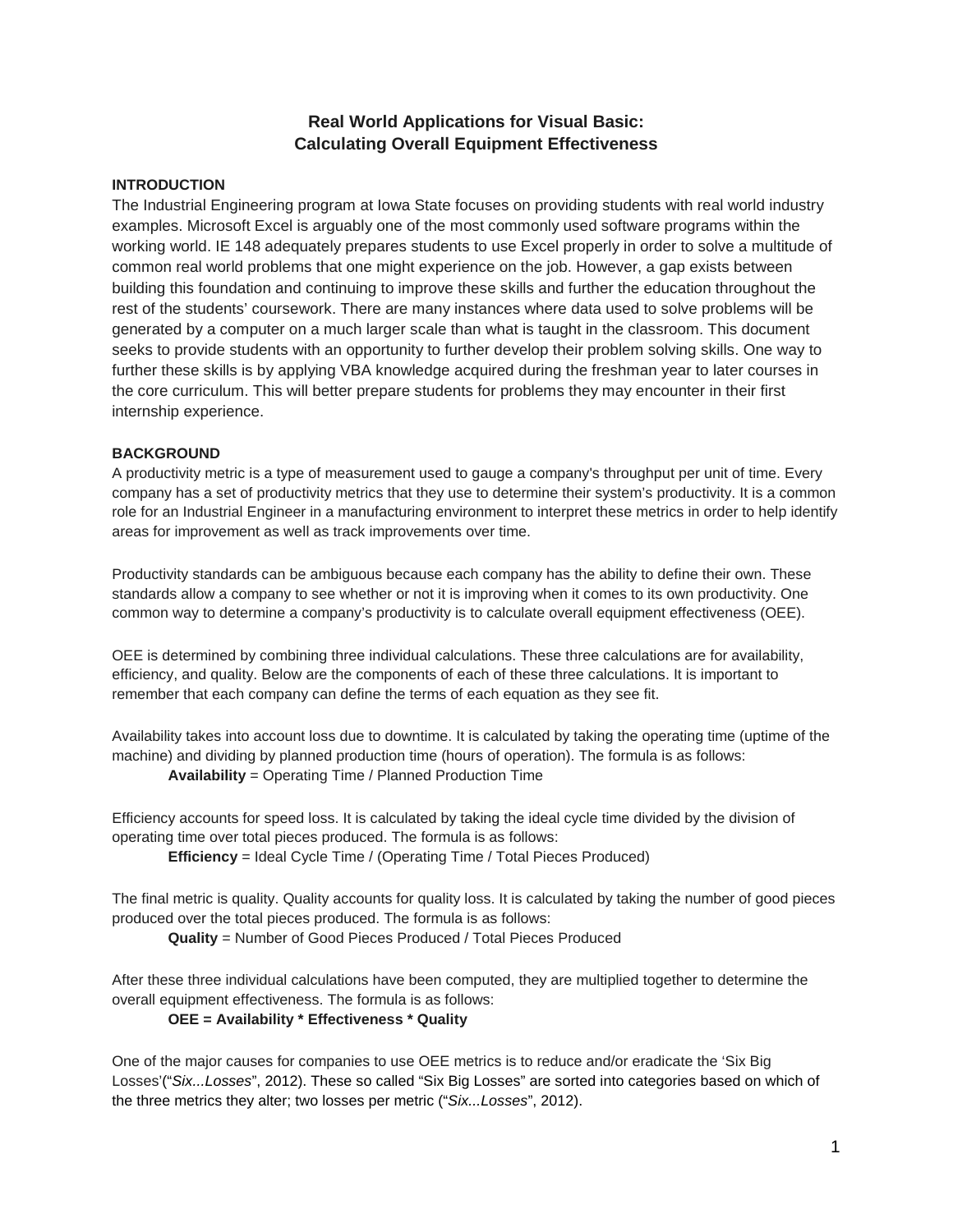The losses that affect availability are breakdowns and setup/adjustments. A few examples of breakdowns could be: tooling failures, unplanned maintenance, and equipment failure. Examples of setup/adjustment include setup time, material shortages, operator shortages, and warm up time ("*Six...Losses*", 2012). The losses in regard to performance include small stops and reduced speed. A few examples of small stops are obstructed product flow, component jams, misfeeds, general blockage, and cleaning. Examples of reduced speed include tough running, equipment wear, and operator inefficiency ("*Six...Losses*", 2012).

The two categories that hinder quality are startup rejects and production rejects. A few examples of startup rejects are scrap pieces, reworked parts, in-progress issues, and incorrect assembly. Examples of production rejects are the same as startup examples but occur during steady-state production, not during setup/warmup ("*Six...Losses*", 2012).

## **DISCUSSION**

Now that OEE has been introduced, the next step is to look at a specific example of an OEE problem. The following problem statement explains an example OEE situation with a large number of data points. The best way to solve a large scale OEE problems is through VBA in Excel. The steps for solving this problem follow the problem statement below.

## **Problem Statement**

Globex Corporation has just begun a new lean manufacturing initiative. Part of this initiative is focused on developing Key Performance Indicators (KPIs) that allow management to track the performance of specific work centers in order to help identify problem areas. As an Industrial Engineer with the company, your task is to take daily production data, as shown in Tables 1 below, and develop a weekly OEE report for a work center that consists of four machines that make similar parts. The production operations software compiles downtime and quality information into the excel file listed in Table 2 below. With the provided excel file of production data, use VBA to develop an OEE data display for each machine. Tables 1 and 2 below show the given production data.

| Machine Date |         | <b>Start Time</b> | Stop Time DT Code Job # | Part #     | Machine Date |         |       | Start Time Stop Time DT Code Job # | Part #     | Machine Date |         |       | Start Time Stop Time DT Code Job # | Part #      | Machine Date |         |       | Start Time Stop Time DT Code Job # | Part #     |
|--------------|---------|-------------------|-------------------------|------------|--------------|---------|-------|------------------------------------|------------|--------------|---------|-------|------------------------------------|-------------|--------------|---------|-------|------------------------------------|------------|
|              | 10/1/15 | 7:00              | 8:15 Material           | 3195 P3650 |              | 10/3/15 | 7:00  | 8:15 Material                      | 3195 P7550 |              | 10/3/15 | 7:00  | 8:00 Material                      | 3195 P1200  | n            | 10/1/15 | 7:00  | 7:45 Material                      | 3195 P5500 |
|              | 10/1/15 | 9:00              | 9:15 Break              | 3195 P3650 |              | 10/1/15 | 9:00  | 9:15 Break                         | 3195 97550 |              | 10/1/15 | 9:00  | 9:05 Break                         | 3195 P1200  | n            | 10/1/15 | 9:00  | 9:15 Break                         | 3195 P5500 |
|              | 10/1/15 | 9:30              | 11:00 Lunch             | 3195 P3650 |              | 10/1/15 | 9:30  | 11:00 Lunch                        | 3195 P7550 |              | 10/1/15 | 9:30  | 11:00 Lunch                        | 3195 P1200  | n            | 10/1/15 | 10:30 | 11:00 Lunch                        | 3195 P5500 |
|              | 10/1/15 | 11:35             | 13:00 Break             | 3195 P3650 |              | 10/1/15 | 11:35 | 13:00 Break                        | 3195 P7550 |              | 10/1/15 | 11:45 | 13:00 Break                        | 3195 P1200  | п            | 10/1/15 | 11:35 | 13:00 Break                        | 3195 P5500 |
|              | 10/1/15 | 13:15             | 13:39 Material          | 3195 P3650 |              | 10/1/15 | 13:15 | 13:39 Material                     | 3195 P7550 |              | 10/1/15 | 13:45 | 13:39 Material                     | 3195 P1200  |              | 10/1/15 | 13:15 | 14:00 Material                     | 3195 P5500 |
|              | 10/1/15 | 13:46             | 14:57 End Shift         | 3195 P3650 |              | 10/1/15 | 13:46 | 14:57 End Shift                    | 3195 P7550 |              | 10/1/15 | 13:46 | 14:57 End Shift                    | 3195 91200  | o            | 10/1/15 | 14:15 | 14:57 End Shift                    | 3195 P5500 |
|              | 10/2/15 | 7:00              | 8:15 Material           | 3195 P3650 |              | 10/2/15 | 7:00  | 8:15 Material                      | 3195 P7550 |              | 10/2/15 | 7:00  | 8:00 Material                      | 3195 P1200  | п            | 10/2/15 | 7:00  | 7:45 Material                      | 3195 P5500 |
|              | 10/2/15 | 9:00              | 9:15 Break              | 3195 P3650 |              | 10/2/15 | 9:00  | 9:15 Break                         | 3195 P7550 |              | 10/2/15 | 9:00  | 9:05 Break                         | 3195 P1200  | n            | 10/2/15 | 9:00  | 9:15 Break                         | 3195 P5500 |
|              | 10/2/15 | 9:30              | 11:00 Lunch             | 3195 P3650 |              | 10/2/15 | 9:30  | 11:00 Lunch                        | 3195 P7550 |              | 10/2/15 | 9:30  | 11:00 Lunch                        | 3195 P1200  | ×            | 10/2/15 | 10:30 | 11:00 Lunch                        | 3195 P5500 |
|              | 10/2/15 | 11:35             | 13:00 Break             | 3155 P3650 |              | 10/2/15 | 11:35 | 13:00 Break                        | 3195 P7550 |              | 10/2/15 | 11:45 | 13:00 Break                        | 3195 P1200  | л            | 10/2/15 | 11:35 | 13:00 Break                        | 3195 P5500 |
|              | 10/2/15 | 13:15             | 13:39 Material          | 3195 P3650 |              | 10/2/15 | 13:15 | 13:39 Material                     | 3195 97550 |              | 10/2/15 | 13:45 | 13:39 Material                     | 3195 P1200  |              | 10/2/15 | 13:15 | 14:00 Material                     | 3195 P5500 |
|              | 10/2/15 | 13:46             | 14:57 End Shift         | 3195 P3650 |              | 10/2/15 | 13:46 | 14:57 End Shift                    | 3195 P7550 |              | 10/2/15 | 13:46 | 14:57 End Shift                    | 3195 91200  | n            | 10/2/15 | 14:15 | 14:57 End Shift                    | 3195 P5500 |
|              | 10/3/15 | 7:00              | 8:15 Material           | 3195 P3650 |              | 10/3/15 | 7:00  | 8:15 Material                      | 3195 97550 |              | 10/3/15 | 7:00  | 8:00 Material                      | 3195 P1200  | л            | 10/3/15 | 7:00  | 7:45 Material                      | 3195 P5500 |
|              | 10/3/15 | 9:00              | 9:15 Break              | 3195 P3650 |              | 10/3/15 | 9:00  | 9:15 Break                         | 3195 P7550 |              | 10/3/15 | 9:00  | 9:05 Break                         | 3195 91200  | a            | 10/3/15 | 9:00  | 9:15 Break                         | 3195 P5500 |
|              | 10/3/15 | 9:30              | 11:00 Lunch             | 3195 P3650 |              | 10/3/15 | 9:30  | 11:00 Lunch                        | 3195 P7550 |              | 10/3/15 | 9:30  | 11:00 Lunch                        | 3195 P1200  | п            | 10/3/15 | 10:30 | 11:00 Lunch                        | 3195 P5500 |
|              | 10/3/15 | 11:35             | 13:00 Break             | 3195 P3650 |              | 10/3/15 | 33:35 | 13:00 Break                        | 3195 P7550 |              | 10/3/15 | 11:45 | 13:00 Break                        | 3195 P1200  | n            | 10/3/15 | 11:35 | 13:00 Break                        | 3195 P5500 |
|              | 10/3/15 | 13:15             | 13:39 Material          | 3195 P3650 |              | 10/3/15 | 13:15 | 13:39 Material                     | 3195 P7550 |              | 10/3/15 | 13:45 | 13:39 Material                     | 3195 P1200  | г            | 10/3/15 | 13:15 | 14:00 Material                     | 3195 P5500 |
|              | 10/3/15 | 13:46             | 14:57 End Shift         | 3195 P3650 |              | 10/3/15 | 13:46 | 14:57 End Shift                    | 3195 P7550 |              | 10/3/15 | 13:46 | 14:57 End Shift                    | 3195 91200  | а            | 10/3/15 | 14:15 | 14:57 End Shift                    | 3195 P5500 |
|              | 10/4/15 | 7:00              | 8:15 Material           | 3195 P3650 |              | 10/4/15 | 7:00  | 8:15 Material                      | 3195 P7550 |              | 10/4/15 | 7:00  | 8:00 Material                      | 3195 91200  | л            | 10/4/15 | 7:00  | 7:45 Material                      | 3195 P5500 |
|              | 10/4/15 | 9:00              | 9:15 Break              | 3195 P3650 |              | 10/4/15 | 9:00  | 9:15 Break                         | 3195 P7550 |              | 10/4/15 | 9:00  | 9:05 Break                         | 3195 91200  | и            | 10/4/15 | 9:00  | 9:15 Break                         | 3195 P5500 |
|              | 10/4/15 | 9:30              | 11:00 Lunch             | 3195 P3650 |              | 10/4/15 | 9:30  | 11:00 Lunch                        | 3195 P7550 |              | 10/4/15 | 9:30  | 11:00 Lunch                        | 3195 P1200  | n            | 10/4/15 | 10:30 | 11:00 Lunch                        | 3195 P5500 |
|              | 10/4/15 | 11:35             | 13:00 Break             | 3195 P3650 |              | 10/4/15 | 11:15 | 13:00 Break                        | 3195 P7550 |              | 10/4/15 | 11:45 | 13:00 Break                        | 3195 P1200  | n            | 10/4/15 | 11:35 | 13:00 Break                        | 3195 P5500 |
|              | 10/4/15 | 13:15             | 13:39 Material          | 3195 P3650 |              | 10/4/15 | 13:15 | 13:39 Material                     | 3195 P7550 |              | 10/4/15 | 13:45 | 13:39 Material                     | 3195 P1200  | a            | 10/4/15 | 13:15 | 14:00 Material                     | 3195 P5500 |
|              | 10/4/15 | 13:46             | 14:57 End Shift         | 3195 P3650 |              | 10/4/15 | 13:46 | 14:57 End Shift                    | 3195 P7550 |              | 10/4/15 | 13:46 | 14:57 End Shift                    | 3195 91200  | n            | 10/4/15 | 14:15 | 14:57 End Shift                    | 3195 95500 |
|              | 10/5/15 | 7:00              | 8:15 Material           | 3195 P3650 |              | 10/5/15 | 7:00  | 8:15 Material                      | 3195 P7550 |              | 10/5/15 | 7:00  | 8:00 Material                      | 3195 P1200  | л            | 10/5/15 | 7:00  | 7:45 Material                      | 3195 P5500 |
|              | 10/5/15 | 9:00              | 9:15 Break              | 3195 P3650 |              | 10/5/15 | 9:00  | 9:15 Break                         | 3195 97550 |              | 10/5/15 | 9:00  | 9:05 Break                         | 3195 P1200  | n            | 10/5/15 | 9:00  | 9:15 Break                         | 3195 P5500 |
|              | 10/5/15 | 9:30              | 11:00 Lunch             | 3195 P3650 |              | 10/5/15 | 9:30  | 11:00 Lunch                        | 3195 P7550 |              | 10/5/15 | 9:30  | 11:00 Lunch                        | 3195 P1200  | л            | 10/5/15 | 10:30 | 11:00 Lunch                        | 3195 P5500 |
|              | 10/5/15 | 11:35             | 13:00 Break             | 3195 P3650 |              | 10/5/15 | 11:35 | 13:00 Break                        | 3195 P7550 |              | 10/5/15 | 11:45 | 13:00 Break                        | 3195 P1200  | п            | 10/5/15 | 11:35 | 13:00 Break                        | 3195 P5500 |
|              | 10/5/15 | 13:15             | 13:39 Material          | 3195 P3650 |              | 10/5/15 | 13:15 | 13:39 Material                     | 3195 P7550 |              | 10/5/15 | 13:45 | 13:39 Material                     | 3195 P1200  |              | 10/5/15 | 13:15 | 14:00 Material                     | 3195 P5500 |
|              | 10/5/15 | 13-46             | <b>1457 East Shift</b>  | 1165 D3650 |              | 10/6/15 | 13:46 | <b>TAIST East Chile</b>            | 3105 D7555 |              | 10/6/15 | 13-56 | <b>14:57 End Chiff</b>             | 110510-2011 | л            | 10/5/15 | 14-15 | <b>14-57 East Olde</b>             | 3165 DASON |

## Table 1: Weekly Downtime Data from the Four Machines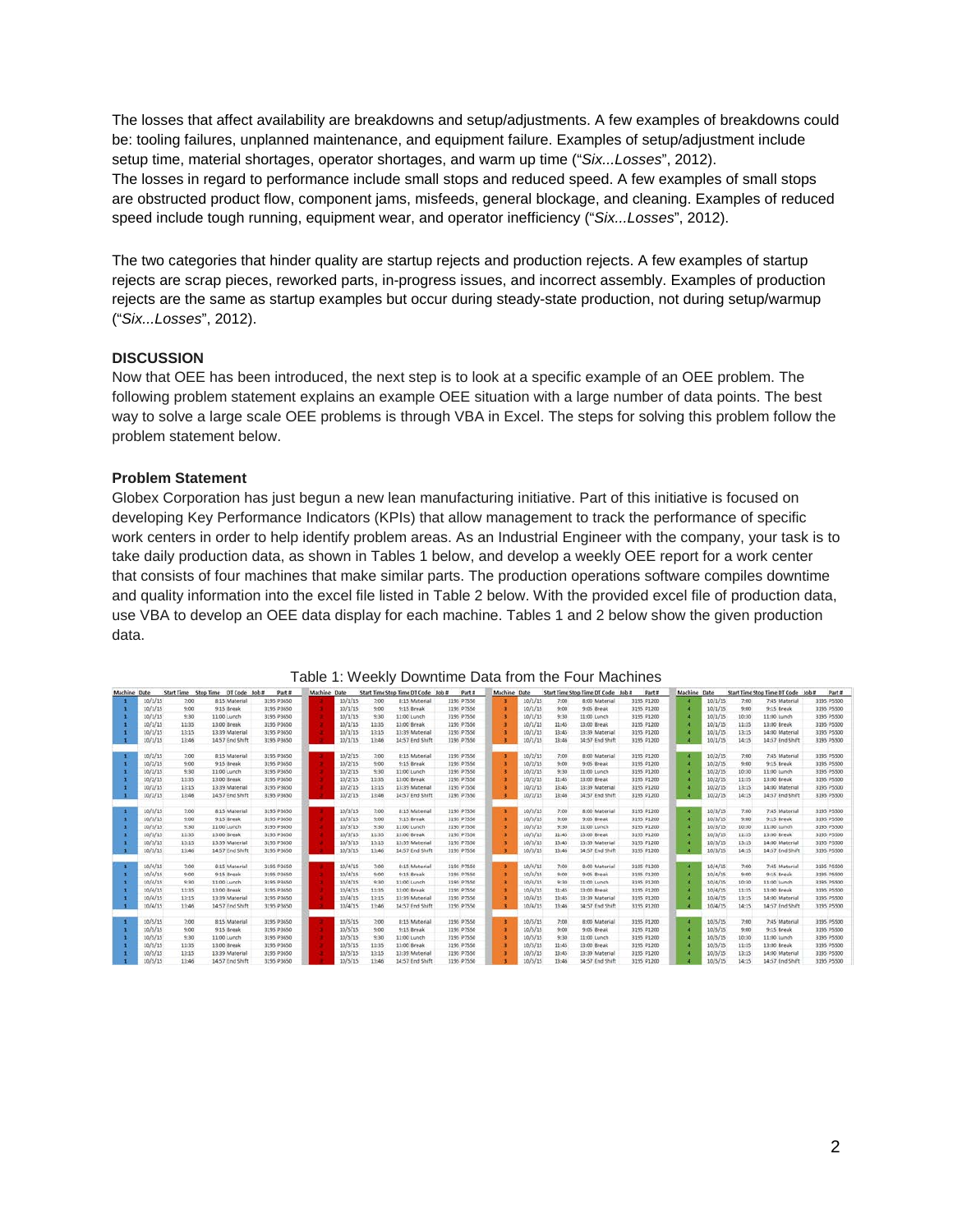| Date            | Job# | Job Qty % Scrap |     |
|-----------------|------|-----------------|-----|
| 10/1/2015 P3650 |      | 1000            | 6%  |
| 10/1/2015 P7550 |      | 1200            | 4%  |
| 10/1/2015 P1200 |      | 800             | 15% |
| 10/1/2015 P5500 |      | 700             | 8%  |
| 10/2/2015 P3650 |      | 1000            | 6%  |
| 10/2/2015 P7550 |      | 1200            | 4%  |
| 10/2/2015 P1200 |      | 800             | 15% |
| 10/2/2015 P5500 |      | 700             | 8%  |
|                 |      |                 |     |
| 10/3/2015 P3650 |      | 1000            | 6%  |
| 10/3/2015 P7550 |      | 1200            | 4%  |
| 10/3/2015 P1200 |      | 800             | 15% |
| 10/3/2015 P5500 |      | 700             | 8%  |
|                 |      |                 |     |
| 10/4/2015 P3650 |      | 1000            | 6%  |
| 10/4/2015 P7550 |      | 1200            | 4%  |
| 10/4/2015 P1200 |      | 800             | 15% |
| 10/4/2015 P5500 |      | 700             | 8%  |
|                 |      |                 |     |
| 10/5/2015 P3650 |      | 1000            | 6%  |
| 10/5/2015 P7550 |      | 1200            | 4%  |
| 10/5/2015 P1200 |      | 800             | 15% |
| 10/5/2015 P5500 |      | 700             | 8%  |

Table 2: Quality Data for Each Part

## **SOLUTION**

As explained earlier, OEE is a multiplier of Availability x Efficiency x Quality that is used to indicate the overall effectiveness of the work center. Developing the VBA code to solve the problem can be broken down into three categories: variable definition, sorting techniques, and subroutines.

#### **Variable definition**

The first step is to identify what variables are needed in order to solve the problem. It is important to remember to name the variables clearly in order to help differentiate between them while writing the code. First, define a variable for each of the components of the OEE equation: availability, efficiency, and quality. These values will each be independently calculated as a ratio within separate subroutines. These should be defined as doubles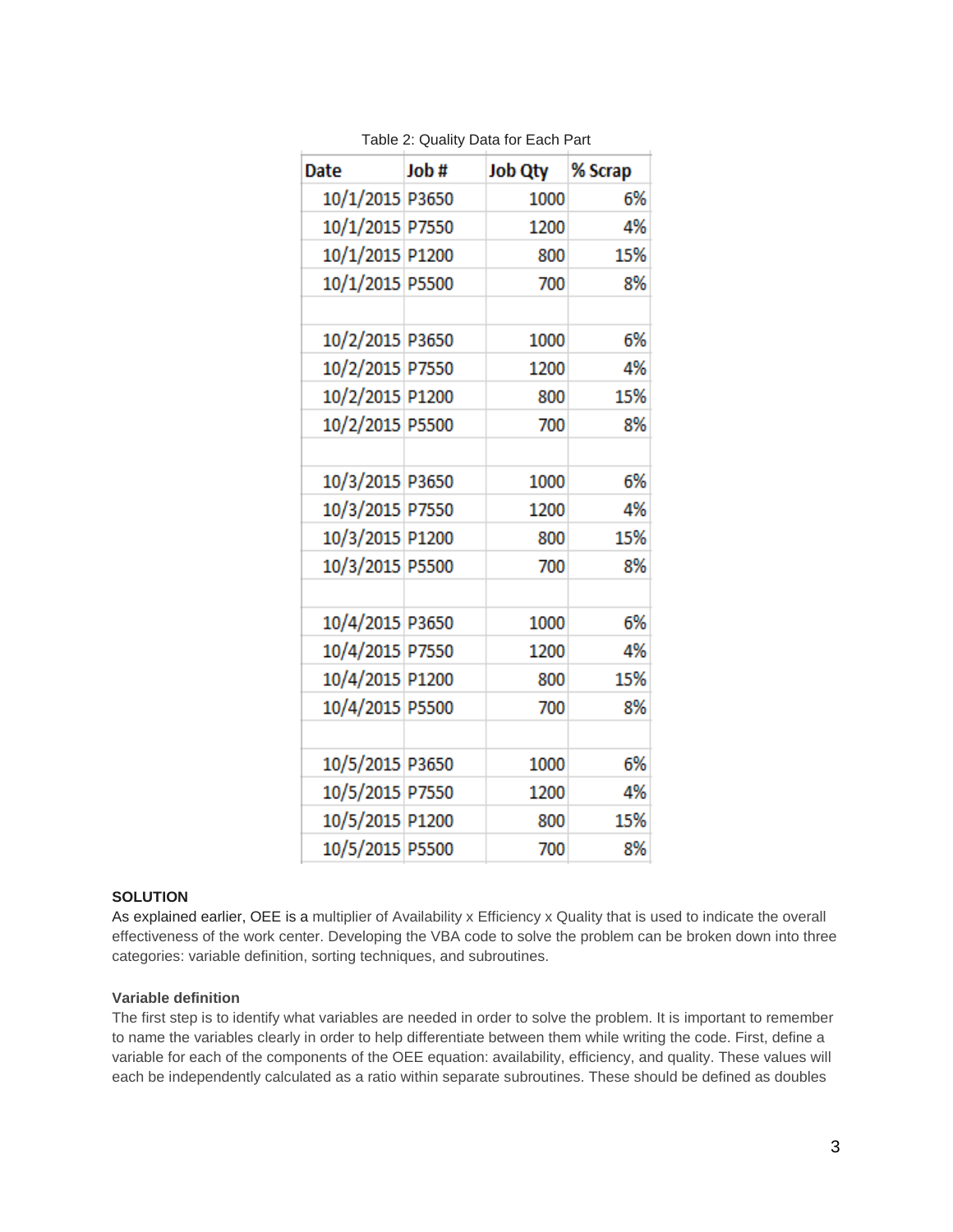because they are non-integer values. Variables defined as doubles are capable of holding more information that integer values.

Dim Availability As Double Dim Quality As Double Dim Efficiency As Double

The next step is to define a variable for each additional value below used in the calculations.

Availability = Operating Time / Planned Production Time Efficiency = Ideal Cycle Time / (Operating Time / Total Pieces Produced) Quality = Number of Good Pieces Produced / Total Number of Pieces Produced

In order to sort the data define an integer variable for the machine and day as well.

## **Sorting techniques**

There are two sorting functions that can easily be utilized in this scenario to separate the data by machine and by day. Nesting *For Next* loops within the *Select Case* function and vice versa will allow the code to navigate to the data of a specific machine and day.

## **SubRoutines**

A subroutine is a section of the program that provides instructions to carry out a specific task. There are only three subroutines required to solve the problem. Write the first sub to calculate availability, the second to calculate quality, and the third to calculate overall OEE. Since the variables used to calculate performance are defined in the A and Q subs, we can simply define the efficiency value within the final OEE sub.

## **Availability**

The main purpose of this sub is to analyze the down time logs from the "efficiency" tab of the excel report to calculate operating time.

Operating Time = Planned Production Time - Down Time.

Planned production time in this case is representative of a typical 8 hour shift in a manufacturing environment. Use the *Select Case* function to select the machine. Once the machine has been identified, use a *For Next* loop to reference each cell. Subtract the time of the previous stoppage from the current start time in order to determine the downtime. Looking at machine one for example:

## Select Case Machine

```
Case 1
For i = 3 To 7
        DT = DT + Worksheets("Efficiency").Range("C" & i).Value - Worksheets("Efficiency").Range("D" & (i –
                1)).Value
Next i
End Select
```
This will calculate a running sum of the total downtime for machine one on day one. Repeat this for each day and machine by changing the values of *i* to correspond with the rows of the efficiency tab. Change the range letter to represent the start and stop time columns for each machine.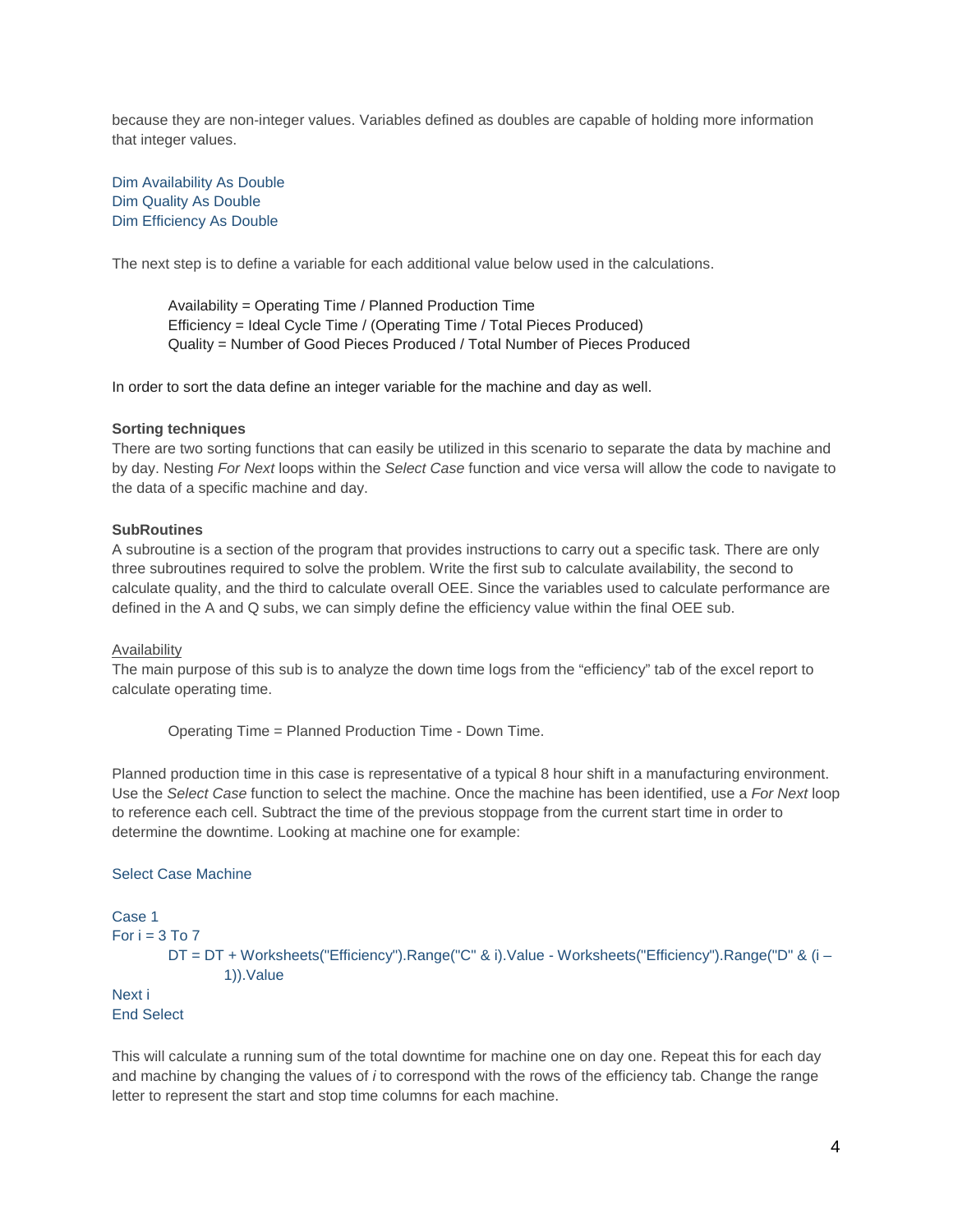At the end of each case, calculate the availability for each machine and each day using the modified availability equation.

```
Availability = (Planned Production Time – Down Time) / Planned Production Time
```
## **Quality**

The quality data can be sorted by nesting two *Select Case* functions. First select the day, then select the machine. The two variables needed for the quality calculation are the total number of parts produced as well as the number of parts that passed the quality inspection. Multiplying the scrap rate by the total number of parts produced will determine how many parts did not pass the quality inspection.

# For example,

# Select Case Day

# Case 1 'Indicates Day 1

# Select Case Machine

Case 1 'Indicates Machine 1

```
 NumProduced = Worksheets("Quality").Range("C2").Value 'Pulls total quantity produces from file
 Scrap = Worksheets("Quality").Range("D2").Value * NumProduced 'Pulls scrap rate from file
 Quality = (NumProduced - Scrap) / NumProduced 'Calculates # of good pieces
```
## Case 2 'Indicates Machine 2

NumProduced = Worksheets("Quality").Range("C3").Value

```
 Scrap = Worksheets("Quality").Range("D3").Value * NumProduced
```

```
 Quality = (NumProduced - Scrap) / NumProduced
```
## Case 3 'Indicates Machine 3

NumProduced = Worksheets("Quality").Range("C4").Value

```
 Scrap = Worksheets("Quality").Range("D4").Value * NumProduced
```

```
 Quality = (NumProduced - Scrap) / NumProduced
```

```
 Case 4 'Indicates Machine 4
```

```
 NumProduced = Worksheets("Quality").Range("C5").Value
 Scrap = Worksheets("Quality").Range("D5").Value * NumProduced
 Quality = (NumProduced - Scrap) / NumProduced
```
#### End Select End Select

## OEE

The final sub will calculate the efficiency value and then write the values into a new sheet that will display all of the information in one place to allow the decision maker to evaluate OEE as a key performance indicator. The efficiency metric will be calculated using the following equation:

Efficiency = (NumProduced) / (OpTime \* Cycle)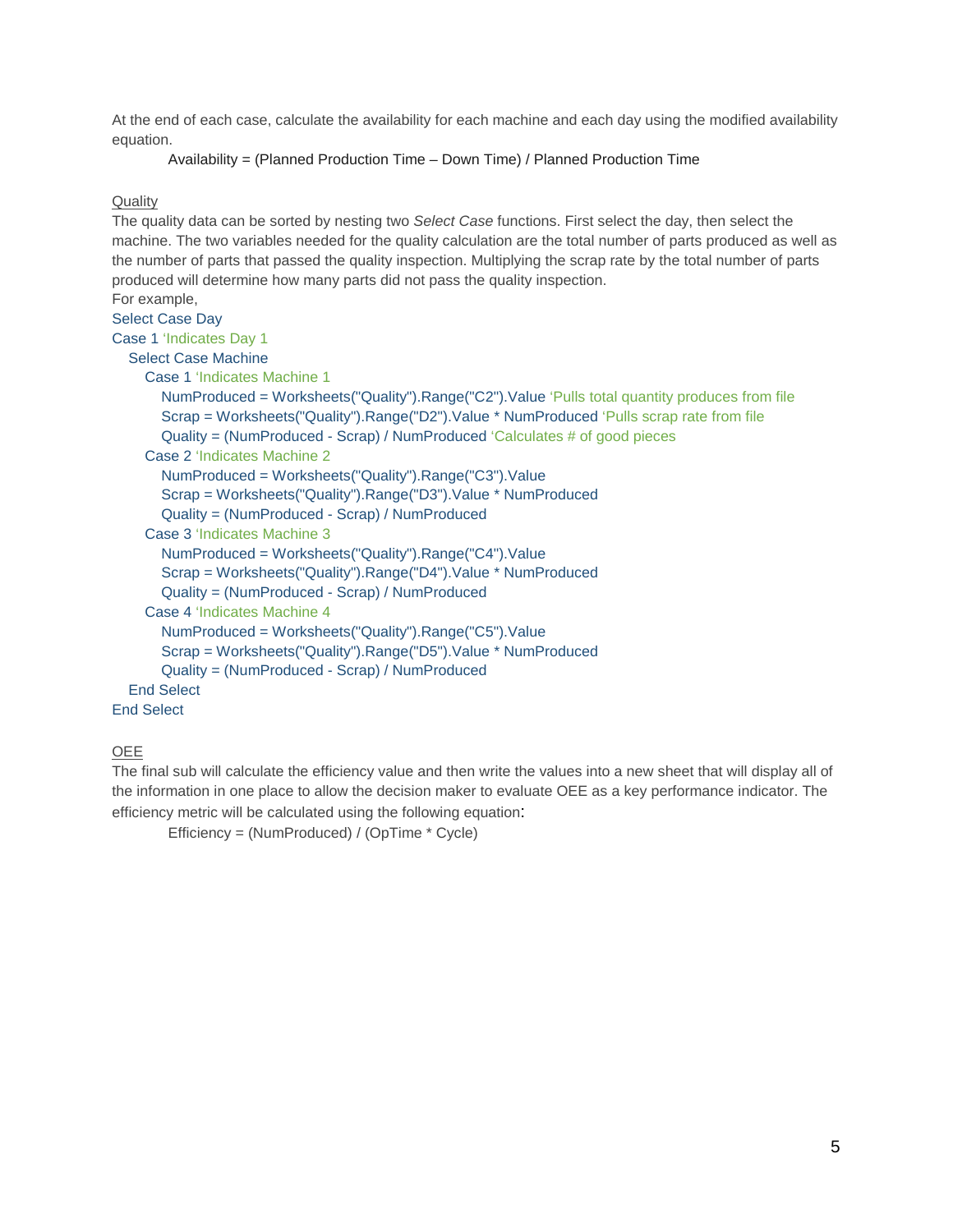Create a new sheet with a table for each machine. Use the example below in Table 3 as a guide.

| <b>Machine 1</b> | Α | E | Q | <b>OEE</b> |
|------------------|---|---|---|------------|
| <b>Monday</b>    |   |   |   |            |
| <b>Tuesday</b>   |   |   |   |            |
| Wednesday        |   |   |   |            |
| Thursday         |   |   |   |            |
| <b>Friday</b>    |   |   |   |            |
|                  |   |   |   |            |
| <b>Weekly</b>    |   |   |   |            |
| <b>Average</b>   |   |   |   |            |
|                  |   |   |   |            |
|                  |   |   |   |            |
|                  |   |   |   |            |
|                  |   |   |   |            |
| <b>Machine 3</b> | Α | E | Q | <b>OEE</b> |
| <b>Monday</b>    |   |   |   |            |
| <b>Tuesday</b>   |   |   |   |            |
| Wednesday        |   |   |   |            |
| Thursday         |   |   |   |            |
| Friday           |   |   |   |            |
|                  |   |   |   |            |
|                  |   |   |   |            |
|                  |   |   |   |            |
|                  |   |   |   |            |

Table 3: Example of How to Organize Output Data

Once again, nest the Select function within a For loop to cycle through each day and each machine. Use the call function to reference the availability and quality subs. For each case, specify the range that each value will go into. For example, for Monday and machine one,

Worksheets("OEE").Range("C3").Value = Availability Worksheets("OEE").Range("D3").Value = Efficiency Worksheets("OEE").Range("E3").Value = Quality Worksheets("OEE").Range("F3").Value = Avail \* Efficiency \* Quality

In order to calculate the weekly average, use the average function and select all of the cells in OEE column as the range. The final product will allow managers to see how well each machine is performing on a weekly basis and help them identify areas for improvement.

A finished code solution can be found in Appendix A.

## **Results**

Once OEE values have been calculated using VBA in Excel, the problem in still not complete. It is important to know how to interpret OEE values and the values of the components that make up the OEE value in order to improve a system. Attaining OEE values merely explains how a system is currently functioning. Being able to change factors within the system to increase the values of the components that make up OEE and in turn, increase the OEE value itself is where true improvement occurs. Looking at the specific results from this example problem, it is observed in Table 4 below that the average weekly OEE values range from 0.34 to 0.55 for the four machines.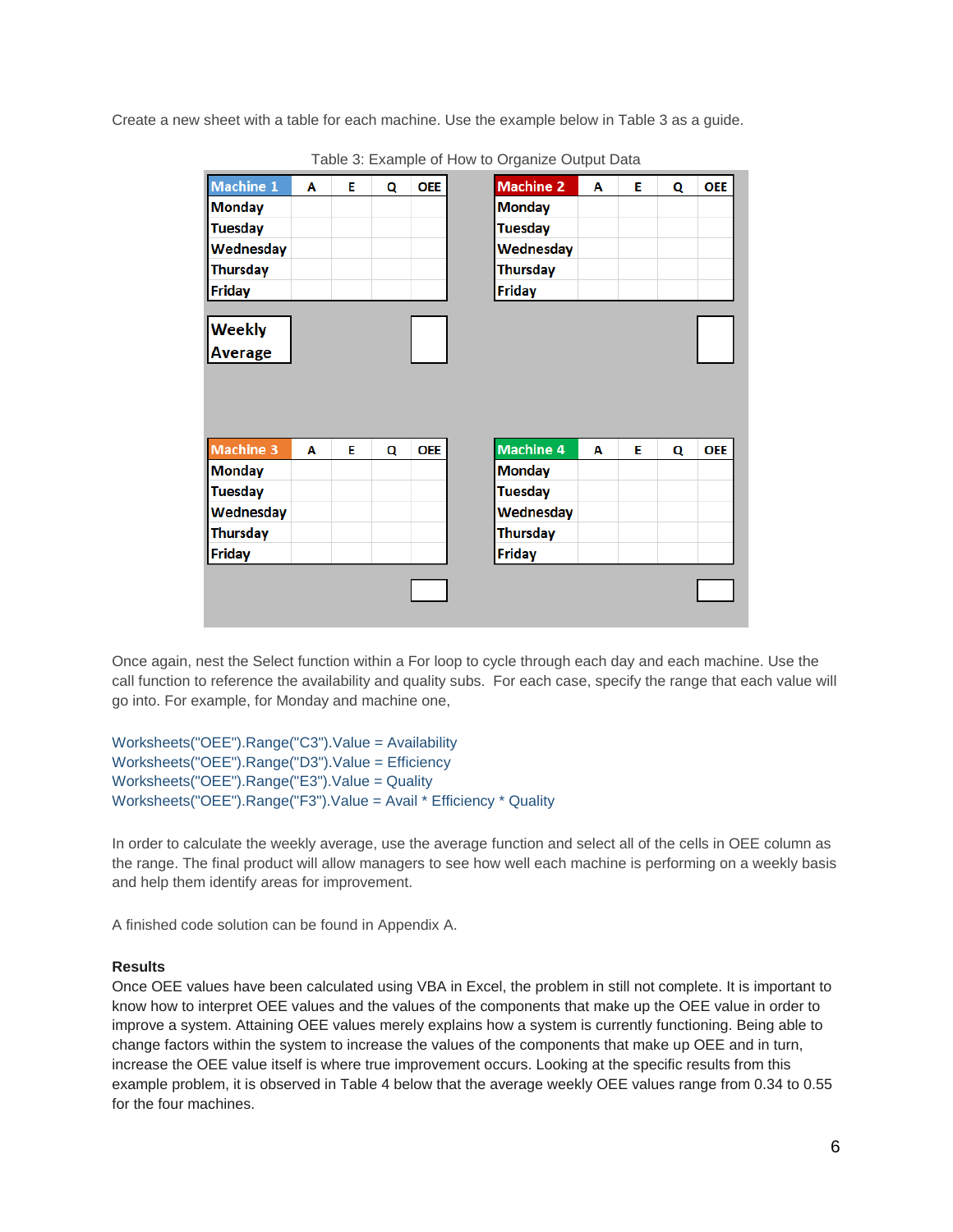Machine 1 has the most consistent results day to day with a weekly average OEE value of 0.46, which is between the highest and lowest observed values. Machine 2 has the highest weekly average OEE value, 0.55, and this value would be even greater if there had not been a decrease in the efficiency on Friday. After observing this, it is important to go back and review why the efficiency dropped on Friday in order to make improvements in the future. Machines 3 and 4 have similar day to day OEE values as well as similar weekly averages. It might appear that these two systems are operating in the same way but that is not the case. Machine 3 has higher availability values while Machine 4 has higher quality values. With these two machines, it would be beneficial to look at how quality for Machine 3 could be improved and how availability in Machine 4 could be improved.

| <b>Machine 1</b> | Α    | Е    | Q    | <b>OEE</b> |
|------------------|------|------|------|------------|
| <b>Monday</b>    | 0.76 | 0.69 | 0.94 | 0.49       |
| Tuesday          | 0.76 | 0.69 | 0.94 | 0.49       |
| Wednesday        | 0.76 | 0.69 | 0.94 | 0.49       |
| <b>Thursday</b>  | 0.76 | 0.69 | 0.94 | 0.49       |
| Friday           | 0.76 | 0.48 | 0.92 | 0.34       |
|                  |      |      |      |            |
| <b>Weekly</b>    |      |      |      | 0.46       |
| Average          |      |      |      |            |
|                  |      |      |      |            |
| <b>Machine 3</b> | Α    | Е    | Q    | <b>OEE</b> |
| <b>Monday</b>    | 0.62 | 0.67 | 0.85 | 0.35       |
| <b>Tuesday</b>   | 0.62 | 0.67 | 0.85 | 0.35       |
| Wednesday        | 0.62 | 0.67 | 0.85 | 0.35       |
| Thursday         | 0.62 | 0.67 | 0.85 | 0.35       |
| Friday           | 0.62 | 0.59 | 0.92 | 0.34       |
|                  |      |      |      |            |
| Weekly           |      |      |      | 0.35       |
| <b>Average</b>   |      |      |      |            |

Table 4: Average weekly OEE values from the four machines

## **Feasibility**

The goal of this document is to provide industrial engineering students with the opportunity to revisit the VBA skills learned in IE 148 later in their education. Here, the example of later application is the topic of OEE, which is covered in IE 222. After drafting this assignment, it was shown to industrial engineering students who have already completed IE 148 and IE 222 in order to receive their feedback. Their ideas for improving clarity and further defining variables were taken into consideration in order to ensure the helpfulness of this document.

## **CONCLUSION**

VBA within Excel has many applications and solving OEE equations with a large amount of data is just one of its uses. VBA will be used in various industrial engineering classes and across many industries after college. It is important to understand the basics of coding with VBA in order to apply its usefulness as often as possible. One limitation of this document is that the parameters for OEE have been defined one way here and may be defined differently at companies where students intern. On the other hand, if one's company does not have these parameters yet defined, this document provides a reference for defining them.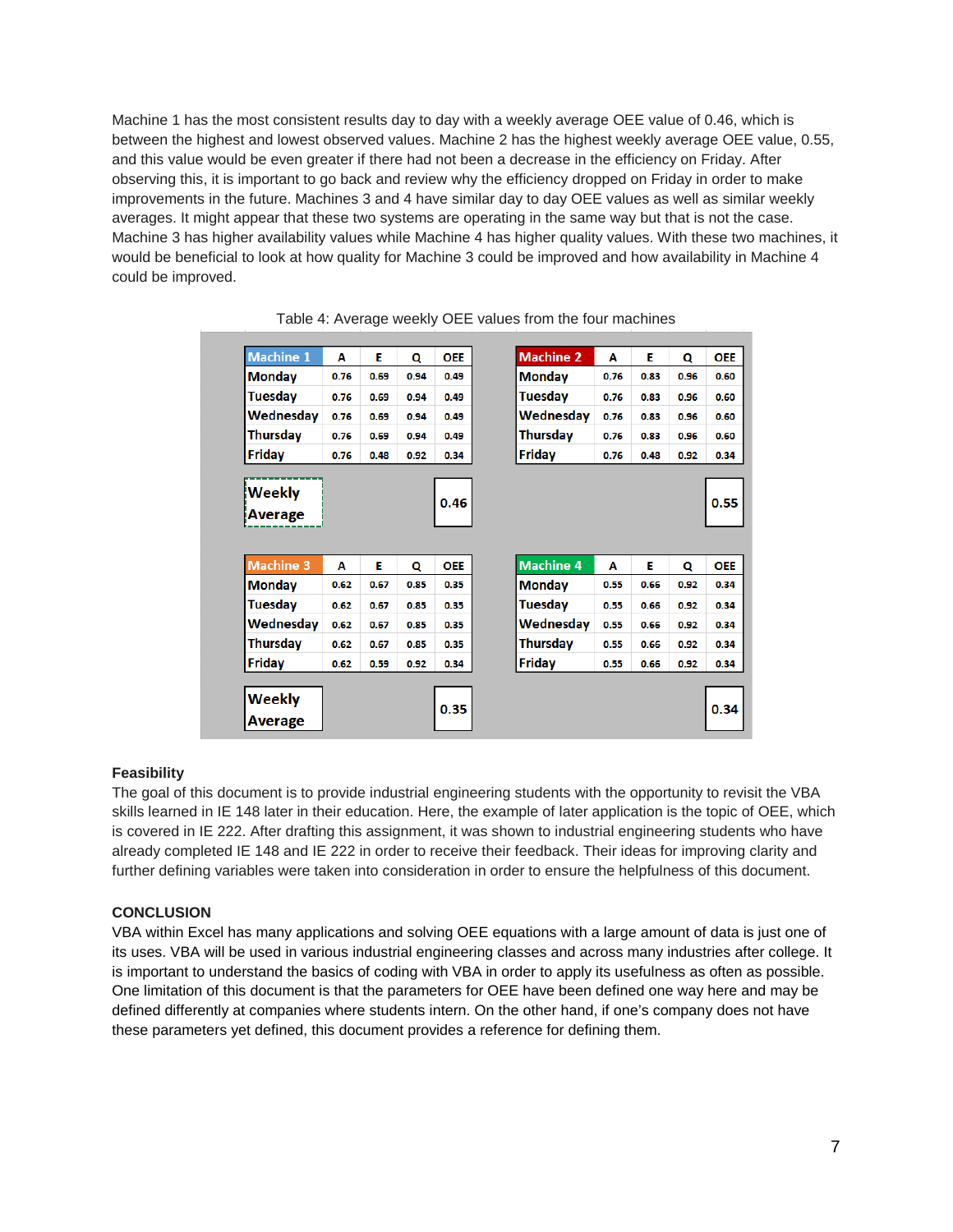# References

*Six Big Losses*. 2012. Itasca, IL: Vorne Industries, Inc. Retrieved from: http://www.oee.com/oee-six-big-losses.html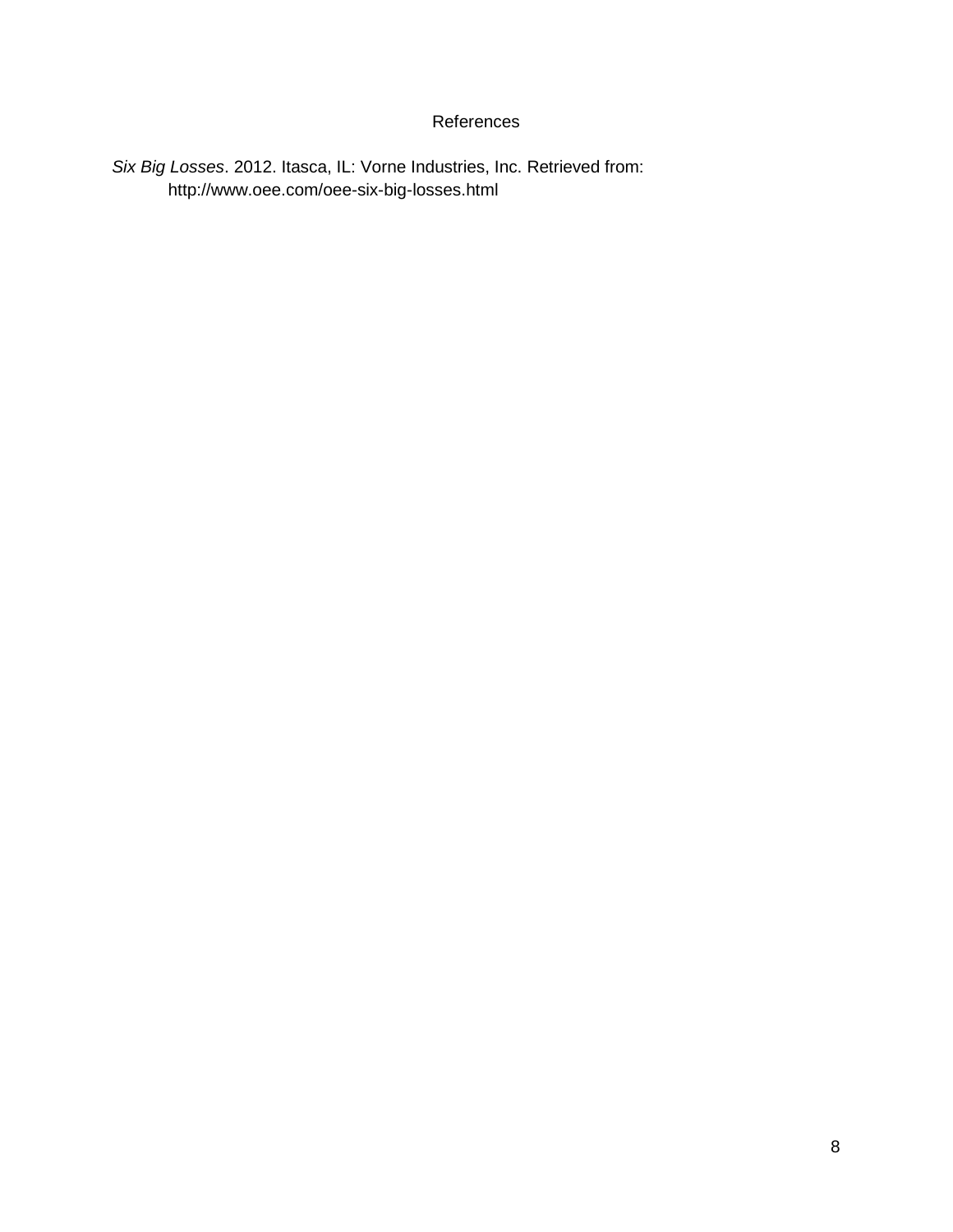## Appendix A

Public MachineNum As Integer Public OpTime As Double Public DT As Double Public SchedTime As Double Public NumProduced As Double Public CycleTime As Double Public Scrap As Integer Public Avail As Double Public Quality As Double Public Efficiency As Double Public Machine As Integer Public Day As Integer Public Cycle As Double Sub Qual() Select Case Day Case 1 Select Case Machine Case 1 NumProduced = Worksheets("Quality").Range("C2").Value Scrap = Worksheets("Quality").Range("D2").Value \* NumProduced Quality = (NumProduced - Scrap) / NumProduced Case 2 NumProduced = Worksheets("Quality").Range("C3").Value Scrap = Worksheets("Quality").Range("D3").Value \* NumProduced Quality = (NumProduced - Scrap) / NumProduced Case 3 NumProduced = Worksheets("Quality").Range("C4").Value Scrap = Worksheets("Quality").Range("D4").Value \* NumProduced Quality = (NumProduced - Scrap) / NumProduced Case 4 NumProduced = Worksheets("Quality").Range("C5").Value Scrap = Worksheets("Quality").Range("D5").Value \* NumProduced Quality = (NumProduced - Scrap) / NumProduced End Select Case 2 Select Case Machine Case 1 NumProduced = Worksheets("Quality").Range("C2").Value Scrap = Worksheets("Quality").Range("D2").Value \* NumProduced Quality = (NumProduced - Scrap) / NumProduced Case 2 NumProduced = Worksheets("Quality").Range("C3").Value Scrap = Worksheets("Quality").Range("D3").Value \* NumProduced Quality = (NumProduced - Scrap) / NumProduced Case 3 NumProduced = Worksheets("Quality").Range("C4").Value Scrap = Worksheets("Quality").Range("D4").Value \* NumProduced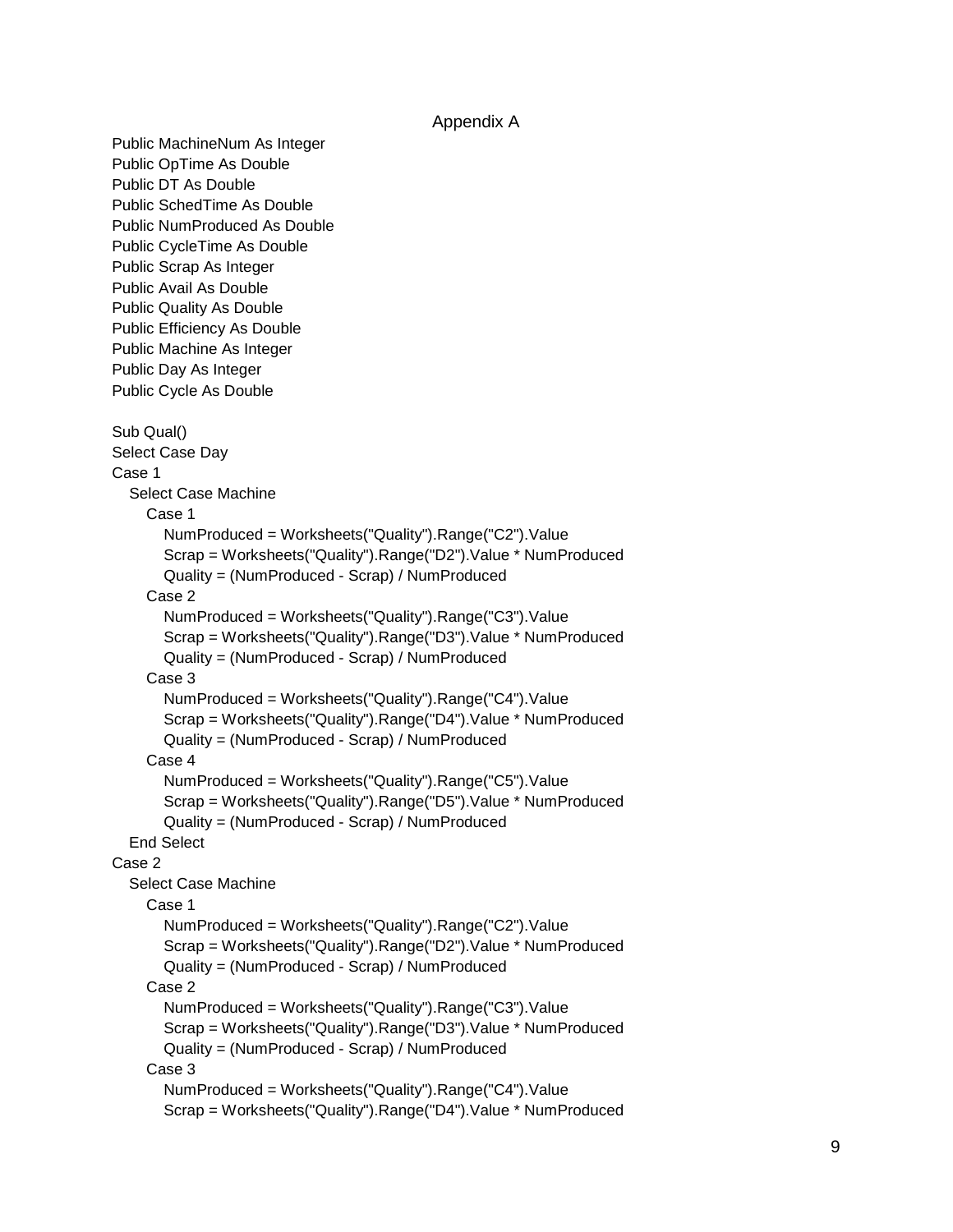```
 Quality = (NumProduced - Scrap) / NumProduced
     Case 4
       NumProduced = Worksheets("Quality").Range("C5").Value
       Scrap = Worksheets("Quality").Range("D5").Value * NumProduced
       Quality = (NumProduced - Scrap) / NumProduced
   End Select
Case 3
   Select Case Machine
     Case 1
       NumProduced = Worksheets("Quality").Range("C2").Value
       Scrap = Worksheets("Quality").Range("D2").Value * NumProduced
       Quality = (NumProduced - Scrap) / NumProduced
     Case 2
       NumProduced = Worksheets("Quality").Range("C3").Value
       Scrap = Worksheets("Quality").Range("D3").Value * NumProduced
       Quality = (NumProduced - Scrap) / NumProduced
     Case 3
       NumProduced = Worksheets("Quality").Range("C4").Value
       Scrap = Worksheets("Quality").Range("D4").Value * NumProduced
       Quality = (NumProduced - Scrap) / NumProduced
     Case 4
       NumProduced = Worksheets("Quality").Range("C5").Value
       Scrap = Worksheets("Quality").Range("D5").Value * NumProduced
       Quality = (NumProduced - Scrap) / NumProduced
   End Select
Case 4
   Select Case Machine
     Case 1
       NumProduced = Worksheets("Quality").Range("C2").Value
       Scrap = Worksheets("Quality").Range("D2").Value * NumProduced
       Quality = (NumProduced - Scrap) / NumProduced
     Case 2
       NumProduced = Worksheets("Quality").Range("C3").Value
       Scrap = Worksheets("Quality").Range("D3").Value * NumProduced
       Quality = (NumProduced - Scrap) / NumProduced
     Case 3
       NumProduced = Worksheets("Quality").Range("C4").Value
       Scrap = Worksheets("Quality").Range("D4").Value * NumProduced
       Quality = (NumProduced - Scrap) / NumProduced
     Case 4
       NumProduced = Worksheets("Quality").Range("C5").Value
       Scrap = Worksheets("Quality").Range("D5").Value * NumProduced
       Quality = (NumProduced - Scrap) / NumProduced
   End Select
End Select
End Sub
Sub Availability()
'Calculate Operating Time
```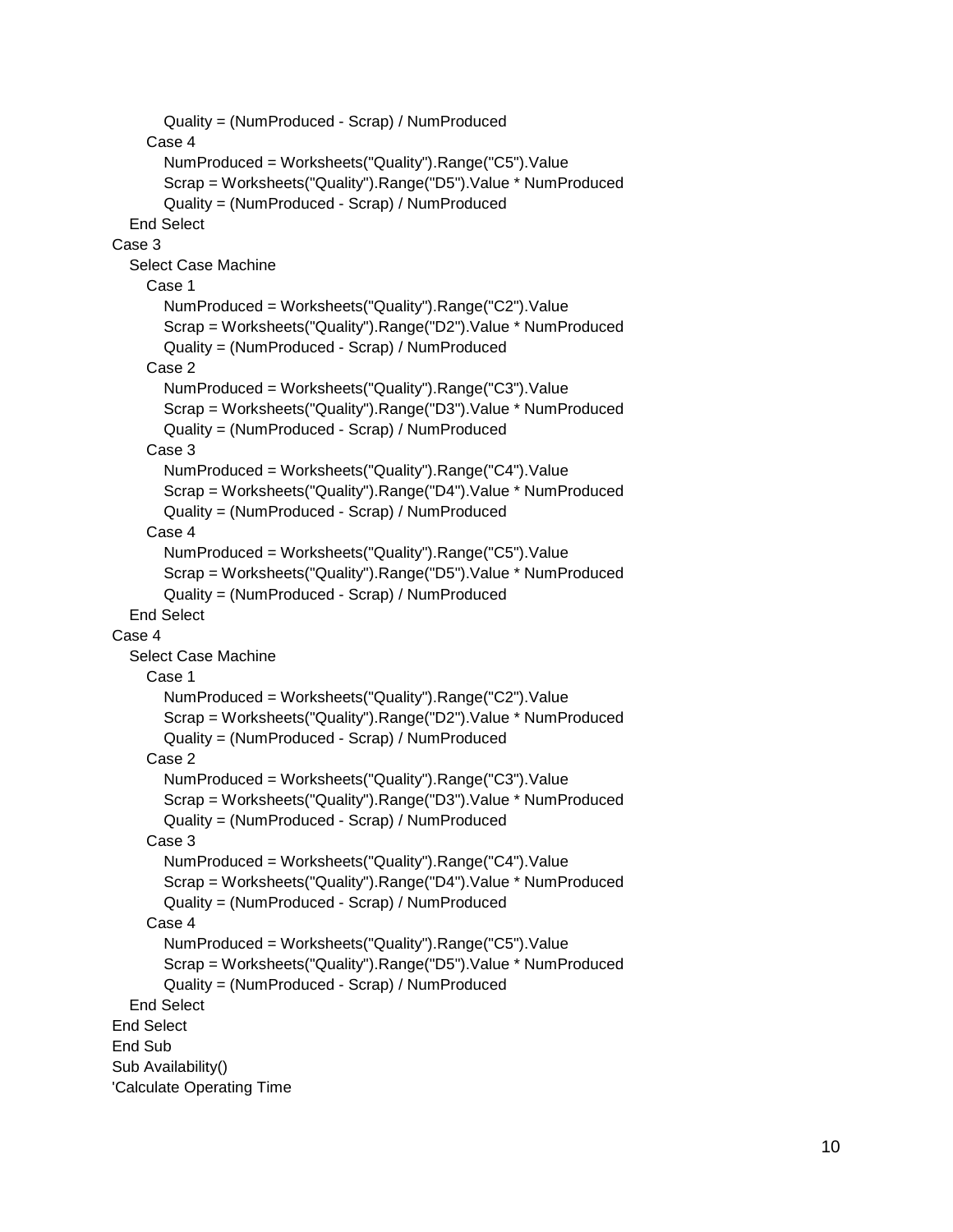```
Select Case Machine
Case 1
  DT = 0For i = 3 To 7 DT = DT + Worksheets("Efficiency").Range("C" & i).Value - Worksheets("Efficiency").Range("D" & 
(i - 1)).Value
     Next i
  DT = Left(Format(DT), "hh:mm"), 2) * 60 + Right(Format(DT), "hh:mm"), 2) SchedTime = 480
   OpTime = 480 - DT
   Avail = OpTime / SchedTime
Case 2
  DT = 0For i = 3 To 7
        DT = DT + Worksheets("Efficiency").Range("K" & i).Value - Worksheets("Efficiency").Range("L" & 
(i - 1)).Value
     Next i
  DT = Left(Format(DT), "hh:mm"), 2) * 60 + Right(Format(DT), "hh:mm"), 2) SchedTime = 480
  OpTime = 480 - DT Avail = OpTime / SchedTime
Case 3
  DT = 0For i = 3 To 7
        DT = DT + Worksheets("Efficiency").Range("S" & i).Value - Worksheets("Efficiency").Range("T" & 
(i - 1)).Value
     Next i
  DT = Left(Format(DT), "hh:mm"), 2) * 60 + Right(Format(DT), "hh:mm"), 2) SchedTime = 480
   OpTime = 480 - DT
   Avail = OpTime / SchedTime
Case 4
  DT = 0For i = 3 To 7 DT = DT + Worksheets("Efficiency").Range("AA" & i).Value -
Worksheets("Efficiency").Range("AB" & (i - 1)).Value
     Next i
  DT = Left(Format(DT), "hh:mm"), 2) * 60 + Right(Format(DT), "hh:mm"), 2) SchedTime = 480
  OpTime = 480 - DT Avail = OpTime / SchedTime
End Select
End Sub
Sub OEE()
```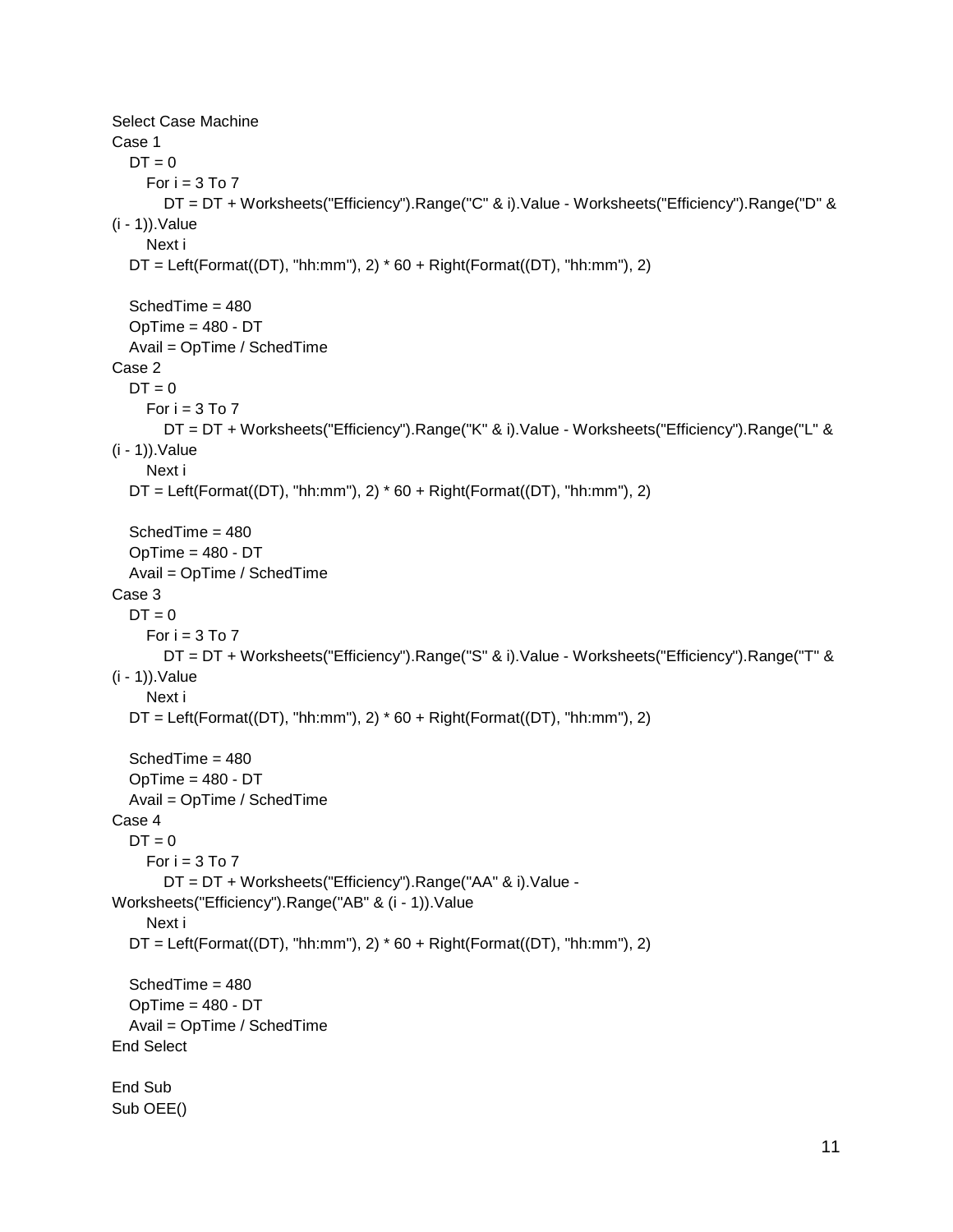$Cycle = 4$ For Day  $= 1$  To 5 Select Case Day Case 1 For Machine = 1 To 4 'Calculate Metrics for each machine individually Call Availability Call Qual Efficiency = (NumProduced) / (OpTime \* Cycle) Select Case Machine Case 1 Worksheets("OEE").Range("C3").Value = Avail Worksheets("OEE").Range("D3").Value = Efficiency Worksheets("OEE").Range("E3").Value = Quality Worksheets("OEE").Range("F3").Value = Avail \* Efficiency \* Quality Case 2 Worksheets("OEE").Range("I3").Value = Avail Worksheets("OEE").Range("J3").Value = Efficiency Worksheets("OEE").Range("K3").Value = Quality Worksheets("OEE").Range("L3").Value = Avail \* Efficiency \* Quality Case 3 Worksheets("OEE").Range("O3").Value = Avail Worksheets("OEE").Range("P3").Value = Efficiency Worksheets("OEE").Range("Q3").Value = Quality Worksheets("OEE").Range("R3").Value = Avail \* Efficiency \* Quality Case 4 Worksheets("OEE").Range("U3").Value = Avail Worksheets("OEE").Range("V3").Value = Efficiency Worksheets("OEE").Range("W3").Value = Quality Worksheets("OEE").Range("X3").Value = Avail \* Efficiency \* Quality End Select Next Machine Case 2 For Machine = 1 To 4 'Calculate Metrics for each machine individually Call Availability Call Qual Efficiency = (NumProduced) / (OpTime \* Cycle) Select Case Machine Case 1 Worksheets("OEE").Range("C4").Value = Avail Worksheets("OEE").Range("D4").Value = Efficiency Worksheets("OEE").Range("E4").Value = Quality Worksheets("OEE").Range("F4").Value = Avail \* Efficiency \* Quality Case 2 Worksheets("OEE").Range("I4").Value = Avail Worksheets("OEE").Range("J4").Value = Efficiency Worksheets("OEE").Range("K4").Value = Quality Worksheets("OEE").Range("L4").Value = Avail \* Efficiency \* Quality Case 3 Worksheets("OEE").Range("O4").Value = Avail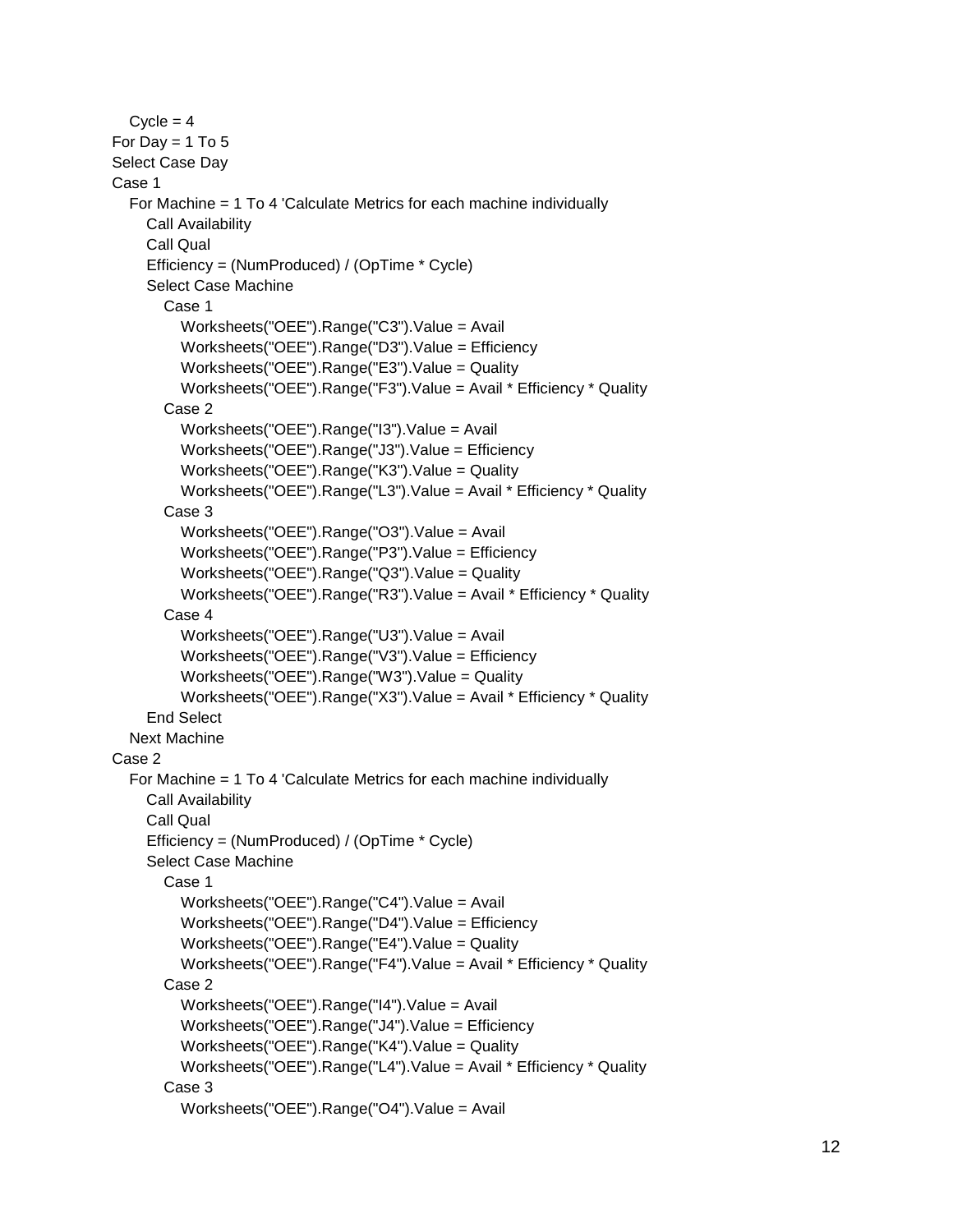```
 Worksheets("OEE").Range("P4").Value = Efficiency
          Worksheets("OEE").Range("Q4").Value = Quality
          Worksheets("OEE").Range("R4").Value = Avail * Efficiency * Quality
        Case 4
          Worksheets("OEE").Range("U4").Value = Avail
          Worksheets("OEE").Range("V4").Value = Efficiency
          Worksheets("OEE").Range("W4").Value = Quality
          Worksheets("OEE").Range("X4").Value = Avail * Efficiency * Quality
     End Select
   Next Machine
Case 3
   For Machine = 1 To 4 'Calculate Metrics for each machine individually
     Call Availability
     Call Qual
     Efficiency = (NumProduced) / (OpTime * Cycle)
     Select Case Machine
        Case 1
          Worksheets("OEE").Range("C5").Value = Avail
          Worksheets("OEE").Range("D5").Value = Efficiency
          Worksheets("OEE").Range("E5").Value = Quality
          Worksheets("OEE").Range("F5").Value = Avail * Efficiency * Quality
        Case 2
          Worksheets("OEE").Range("I5").Value = Avail
          Worksheets("OEE").Range("J5").Value = Efficiency
          Worksheets("OEE").Range("K5").Value = Quality
          Worksheets("OEE").Range("L5").Value = Avail * Efficiency * Quality
        Case 3
          Worksheets("OEE").Range("O5").Value = Avail
          Worksheets("OEE").Range("P5").Value = Efficiency
          Worksheets("OEE").Range("Q5").Value = Quality
          Worksheets("OEE").Range("R5").Value = Avail * Efficiency * Quality
        Case 4
          Worksheets("OEE").Range("U5").Value = Avail
          Worksheets("OEE").Range("V5").Value = Efficiency
          Worksheets("OEE").Range("W5").Value = Quality
          Worksheets("OEE").Range("X5").Value = Avail * Efficiency * Quality
     End Select
   Next Machine
Case 4
   For Machine = 1 To 4 'Calculate Metrics for each machine individually
     Call Availability
     Call Qual
     Efficiency = (NumProduced) / (OpTime * Cycle)
     Select Case Machine
        Case 1
          Worksheets("OEE").Range("C6").Value = Avail
          Worksheets("OEE").Range("D6").Value = Efficiency
          Worksheets("OEE").Range("E6").Value = Quality
          Worksheets("OEE").Range("F6").Value = Avail * Efficiency * Quality
```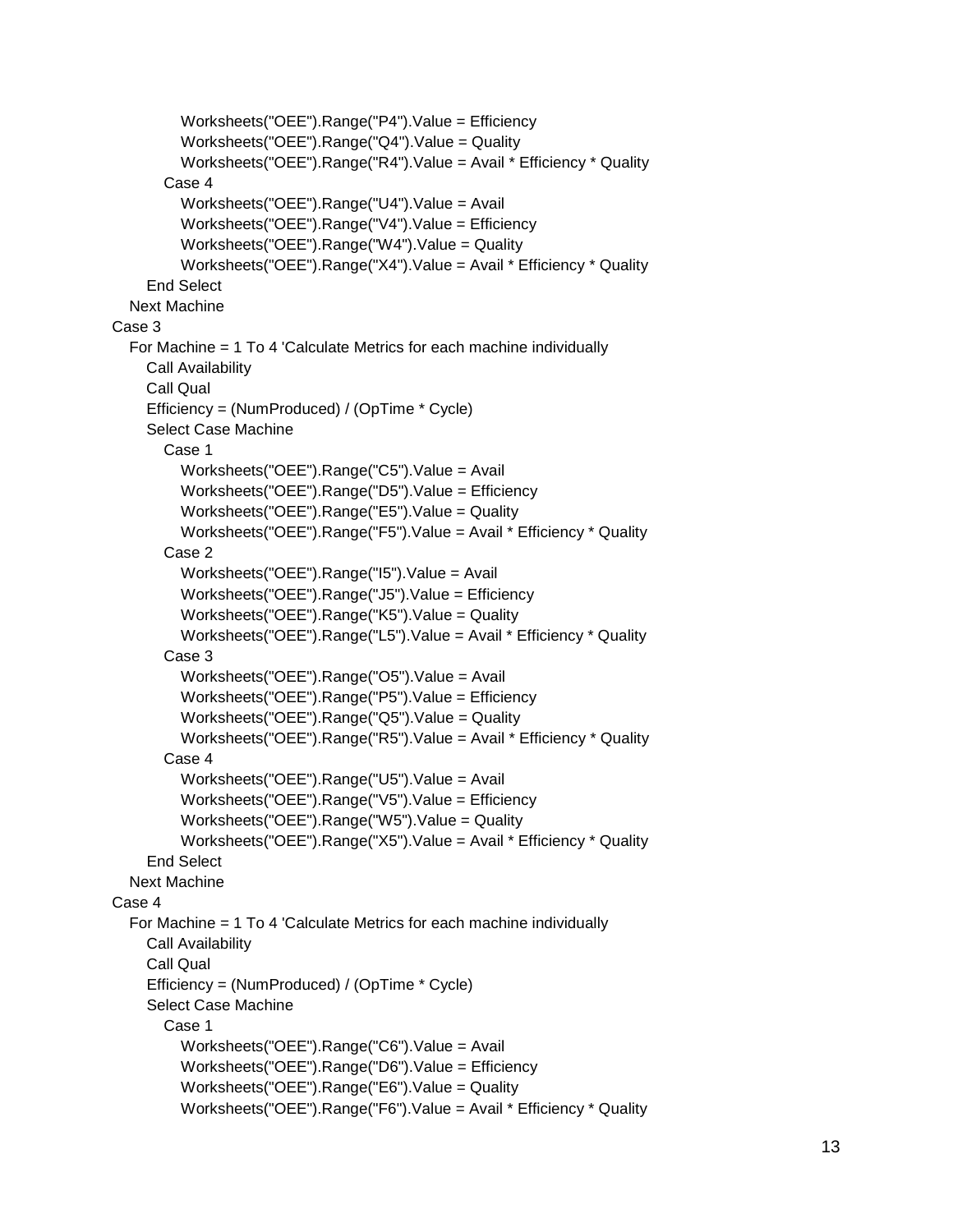Case 2 Worksheets("OEE").Range("I6").Value = Avail Worksheets("OEE").Range("J6").Value = Efficiency Worksheets("OEE").Range("K6").Value = Quality Worksheets("OEE").Range("L6").Value = Avail \* Efficiency \* Quality Case 3 Worksheets("OEE").Range("O6").Value = Avail Worksheets("OEE").Range("P6").Value = Efficiency Worksheets("OEE").Range("Q6").Value = Quality Worksheets("OEE").Range("R6").Value = Avail \* Efficiency \* Quality Case 4 Worksheets("OEE").Range("U6").Value = Avail Worksheets("OEE").Range("V6").Value = Efficiency Worksheets("OEE").Range("W6").Value = Quality Worksheets("OEE").Range("X6").Value = Avail \* Efficiency \* Quality End Select Next Machine Case 5 For Machine = 1 To 4 'Calculate Metrics for each machine individually Call Availability Call Qual Efficiency = (NumProduced) / (OpTime \* Cycle) Select Case Machine Case 1 Worksheets("OEE").Range("C7").Value = Avail Worksheets("OEE").Range("D7").Value = Efficiency Worksheets("OEE").Range("E7").Value = Quality Worksheets("OEE").Range("F7").Value = Avail \* Efficiency \* Quality Case 2 Worksheets("OEE").Range("I7").Value = Avail Worksheets("OEE").Range("J7").Value = Efficiency Worksheets("OEE").Range("K7").Value = Quality Worksheets("OEE").Range("L7").Value = Avail \* Efficiency \* Quality Case 3 Worksheets("OEE").Range("O7").Value = Avail Worksheets("OEE").Range("P7").Value = Efficiency Worksheets("OEE").Range("Q7").Value = Quality Worksheets("OEE").Range("R7").Value = Avail \* Efficiency \* Quality Case 4 Worksheets("OEE").Range("U7").Value = Avail Worksheets("OEE").Range("V7").Value = Efficiency Worksheets("OEE").Range("W7").Value = Quality Worksheets("OEE").Range("X7").Value = Avail \* Efficiency \* Quality End Select Next Machine End Select Next Day End Sub